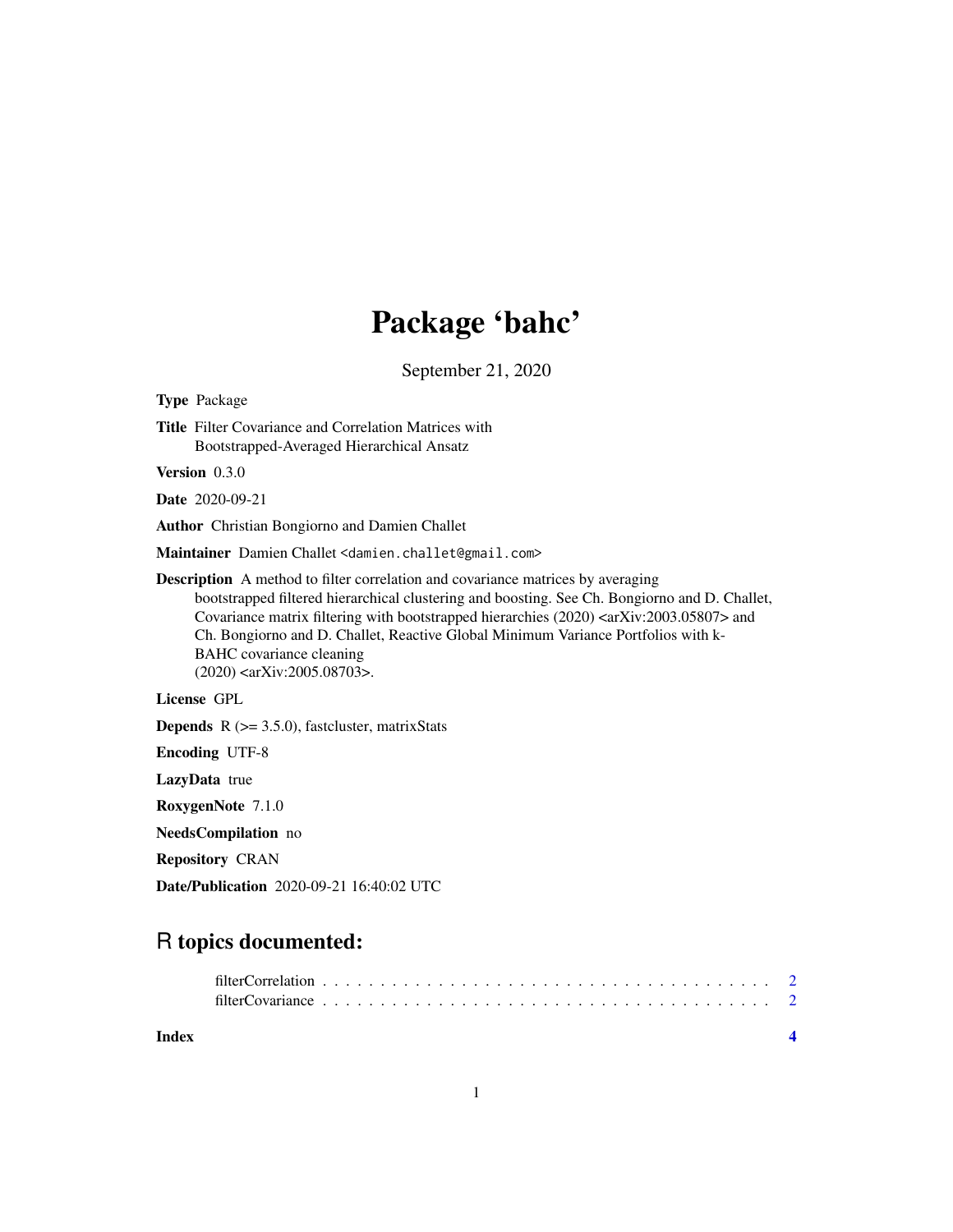<span id="page-1-0"></span>filterCorrelation *Compute the BAHC correlation matrix.*

# Description

Compute the BAHC correlation matrix.

# Usage

```
filterCorrelation(x, k = 1, Nboot = 100)
```
# Arguments

| x     | A matrix: $x_{i,f}$ is feature f of object i         |
|-------|------------------------------------------------------|
| k     | The order of filtering. $k = 1$ corresponds to BAHC. |
| Nboot | The number of bootstrap copies                       |

#### Value

The BAHC-filtered correlation matrix of x.

#### Examples

```
r=matrix(rnorm(1000),nrow=20) # 20 objects, 50 features each
Cor_bahc=filterCorrelation(r)
```

```
filterCovariance Compute the BAHC covariance matrix.
```
# Description

Compute the BAHC covariance matrix.

# Usage

```
filterCovariance(x, k = 1, Nboot = 100)
```
# Arguments

|       | A matrix: $x_{i,f}$ is feature f of object i         |
|-------|------------------------------------------------------|
|       | The order of filtering. $k = 1$ corresponds to BAHC. |
| Nboot | The number of bootstrap copies                       |

### Value

The BAHC-filtered correlation matrix of x.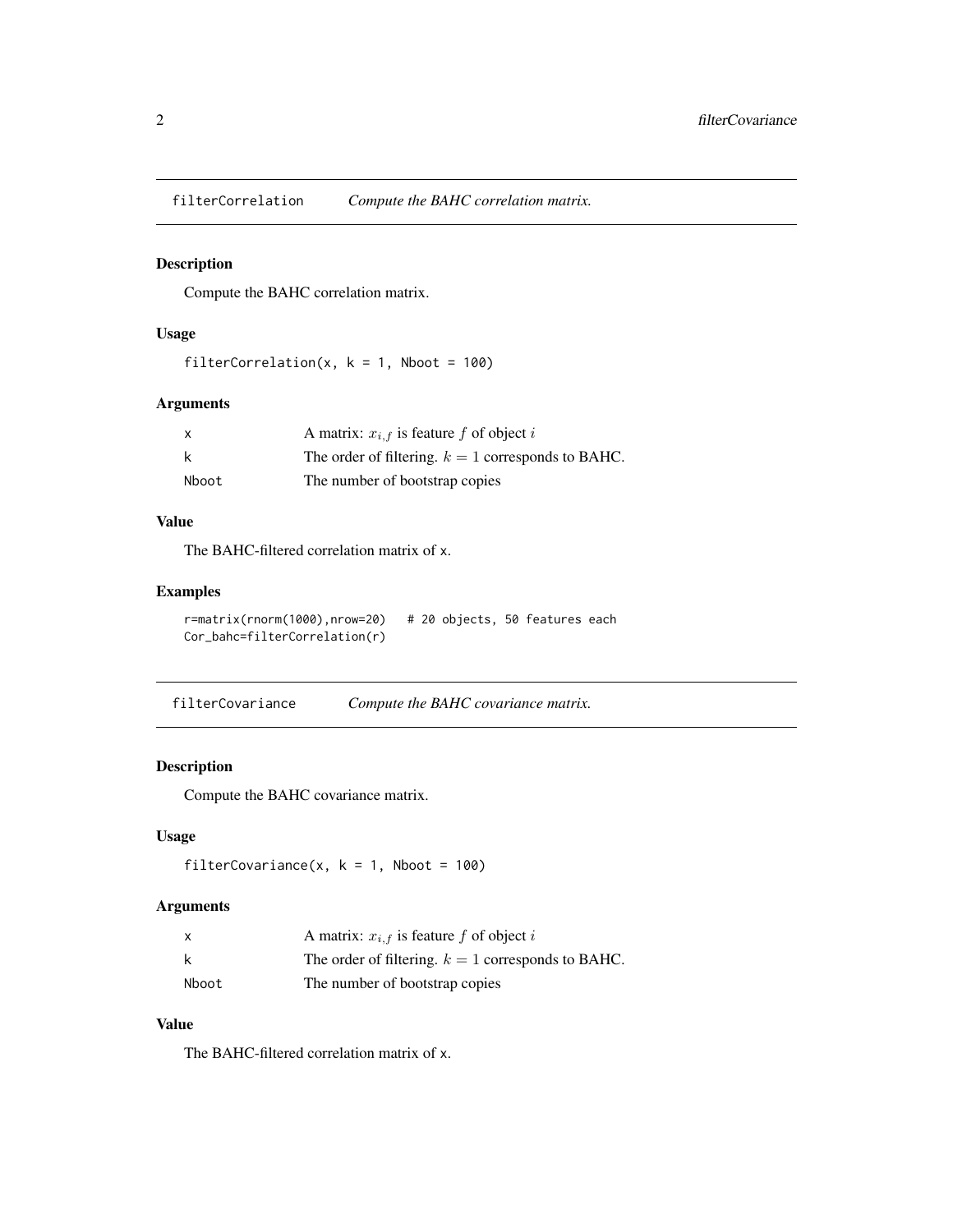# filterCovariance 3

# Examples

```
r=matrix(rnorm(1000),nrow=20) # 20 objects, 50 features each
sigma=exp(runif(20))
rs=t(sigma %*% r) %*% sigma
Cov_bahc=filterCovariance(rs)
```